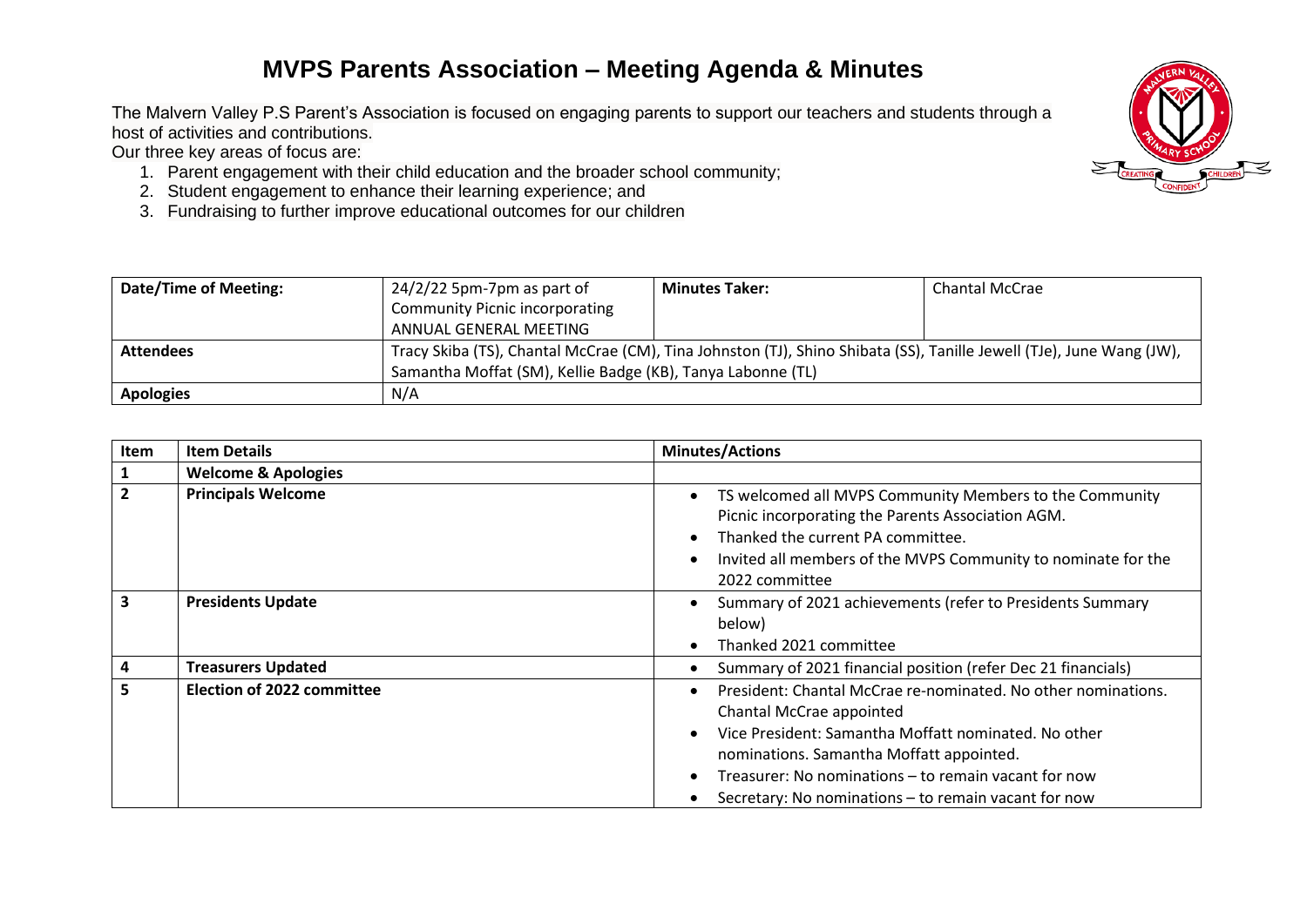|                      | General Members: All general members uncontested and<br>appointed: June Wang, Allison Brudenell, Binh Luong, Erin Davie,<br>June Wang, Shino Shibata, Tanille Jewel, Tanya Labonne, Leigh<br>Shani-Rachamim, Ruwani Jayaweera, Sophia Fatouros, Darcie<br>Weetman |
|----------------------|-------------------------------------------------------------------------------------------------------------------------------------------------------------------------------------------------------------------------------------------------------------------|
| <b>Meeting Close</b> |                                                                                                                                                                                                                                                                   |

\_\_\_\_\_\_\_\_\_\_\_\_\_\_\_\_\_\_\_\_\_\_\_\_\_\_\_\_\_\_\_\_\_\_\_\_\_\_\_\_\_\_\_\_\_\_\_\_\_\_\_\_\_\_\_\_\_\_\_\_\_\_\_\_\_\_\_\_\_\_\_\_\_\_\_\_\_\_\_\_\_\_\_\_\_\_\_\_\_\_\_\_\_\_\_\_\_\_\_\_\_\_\_\_\_\_\_\_\_\_\_\_\_\_

## **Appendix – 2021 Presidents Summary (by Chantal McCrae)**

It's been another rewarding and successful year for the MVPS Parents Association. We've continued to run events and activities to support our areas of focus as a committee; Parent engagement with their child education and the broader school community, Student engagement to enhance their learning experience and Fundraising to further improve educational outcomes for our children.

Term 1 was all about the sizzle of sausages at our Welcome New Families BBQ, End of Term 1 BBQ and Twilights Sports BBQ. We also welcomed guest speaker David Bott (Geelong Grammar & Institute of Positive Education) who presented at our Parents Association AGM about the philosophy behind positive education.

Term 2 we were proud to host our Mothers Day Breakfast. We had a beautiful sunny autumn morning in the amphitheater and our mothers were treated to croissants and coffee whilst the children made them lavender milk baths and beautiful artwork. The kids also enjoyed making a pedal powered smoothie for their special guest on the Bike N Blend bikes.

Term 3 we needed to embrace the virtual world. We were proud to sponsor an online webinar with one of Australia's leading parenting and educational experts, Michael Grose. Michael talked to our community about tips for managing anxiety in children and promoting resilience, which was particularly relevant as we headed back into remote-learning mode. Whilst we couldn't get together in person for Fathers Day, we connected virtuallyfor an evening of magic with local magician Anthony De Masi.

Term 4 we continued embracing the virtual world. We held a with a virtual-trivia night for MVPS parents and carers which was full of laughs (and some robust debates!). It was so lovely to welcome back some MVPS alumni parents for the evening, but ultimately it was the Grade 5 parent community who reigned supreme. We also opened up our very first MVPS virtual art gallery and proudly displayed some amazing photographs of our talented students.